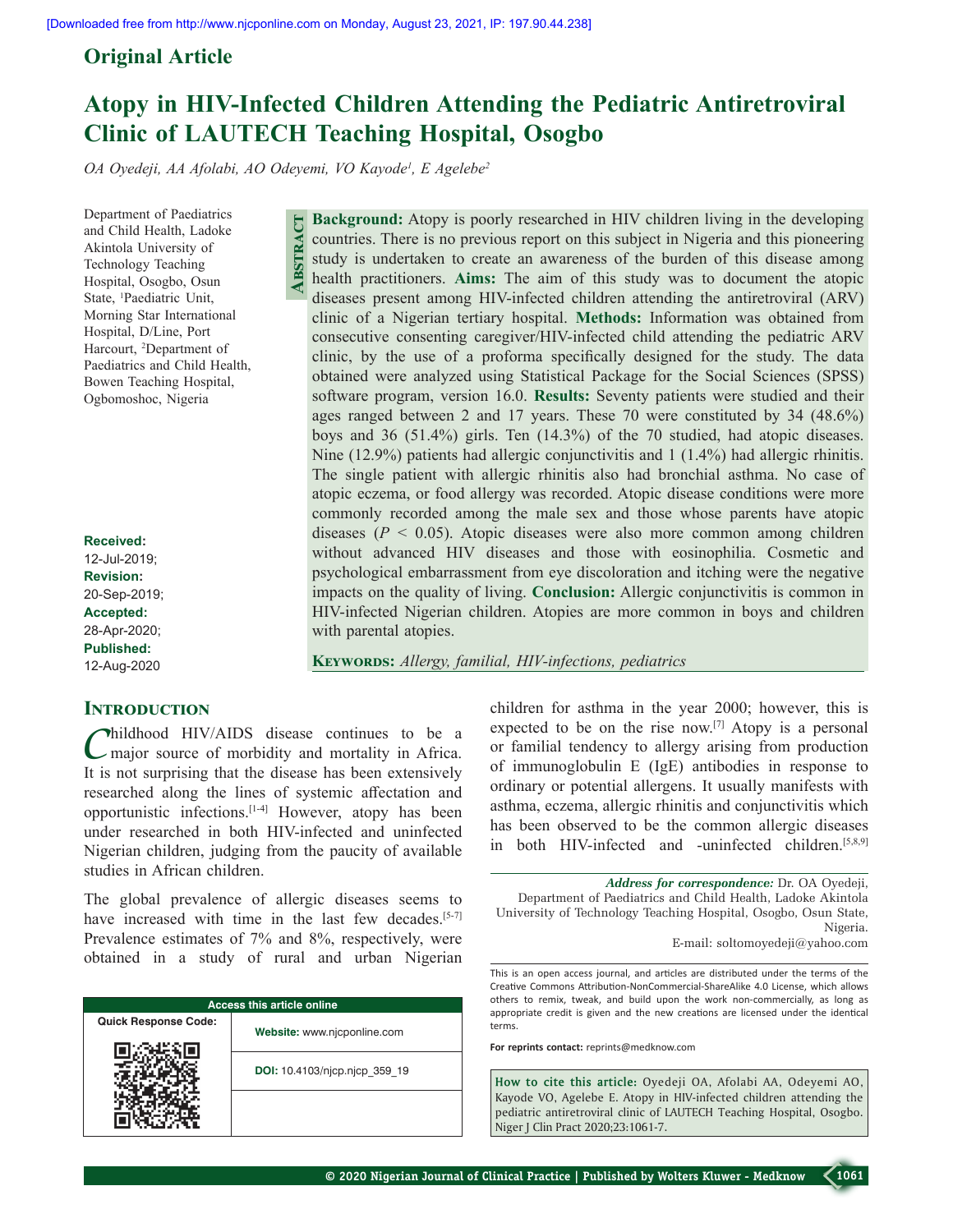Children infected with HIV usually have high levels of IgE.[10,11] Heightened chances or rates of atopic diseases are expected in the HIV‑infected children with high IgE levels.

Surprisingly, the current prevalence estimate of atopy in HIV‑infected Nigerian children and the association between atopy and HIV-infected Nigerian children is unknown. Furthermore, atopic diseases can also result in significant morbidity. They can impose constraints in affected individuals and account for school abseentism and constitute a drain on finances.[12,13] The desire to provide answers to the gaps in knowledge coupled with the ability of atopy to impact negatively on the quality of living in affected individuals, informed the desire to conduct this study. The aim of this study is to document the atopic diseases and its affectation of quality of life of HIV‑infected children seen at Ladoke Akintola University of Technology (LAUTECH) Teaching hospital, Osogbo. It is hoped that the findings in this study should stimulate interest of other researchers to this relatively under researched field.

# **Subjects and Methods**

The study was conducted at the Pediatric ARV out-patient clinic between June 1 and September 30, 2018. All principles governing ethics were complied with in the conduct of this research. Institutional ethical clearance was obtained with protocol number LTH/ EC/2017/09/331. Informed consent was obtained from the parents of the studied subjects or from the subjects who were old enough to consent. Assent was obtained from the children in applicable cases. All consecutive consenting HIV‑infected children attending the pediatric antiretroviral (ARV) clinic during the research period were studied. LAUTECH Teaching Hospital Ethical review board approval obtained on 20/02/2018.

Information was obtained by the use of a structured proforma specifically designed for the purpose of the study. Sociodemographic details obtained include age, sex, domicile of the subjects and their parents in addition to the occupation and their educational attainments of the parents. Additional information sought and recorded in the proforma include mode of delivery of the subjects, details of early infant feeding options (breastfeeding or formula feeds) and duration of the feeding option. Enquiries as to whether or not early feeding was exclusive for either breast or formula feed with the duration of feeding option.

The HIV clinical staging of the patients was based on the World Health Organization (WHO) HIV clinical staging classification.<sup>[14]</sup> Children with WHO clinical stages III and IV were classified as having advanced stages of HIV disease, whereas clinical stage I and II were regarded as non-advanced. Information on atopy in both the subjects and parents were obtained by incorporating the international study of Asthma and allergies in childhood (ISAAC) questionnaire into the specially designed proforma.<sup>[15]</sup>

Each patient was clerked, examined investigated and managed as indicated and the details of the information obtained were entered into the proforma. Results of the blood tests such as eosinophil and CD4 counts were obtained from the results of the statutory blood tests done as part of standard care for the patients on clinic visit days. Stools of those with eosinophilia were further examined by stool microscopy in affected patients to confirm helminthiases. Individuals found to have helminthic infestations were treated and excluded from the study.

The social classification of the children was based on Oyedeji's social classification system.[16] The occupation and education attainments of the parents studied were classified into five groups each based on Oyedeji's scoring system. Scores of 1–5 were assigned to each education or occupation category. The mean scores were approximated to the nearest whole number. Scores of 1 and 2 correspond to the upper socioeconomic classes, whereas a score of 3 is equivalent to the middle class and scores of 4 and 5 to the lower socioeconomic classes.

Data were entered into a personal computer analyzed using the Statistical Package for the Social Sciences (SPSS) software program, version 16.0 for Windows.[17] Continuous variables were expressed in proportions, ratios and percentages. Categorical variables were compared using the Chi-square  $(\chi^2)$  test and risk ratio (RR) where appropriate. Statistical significance was set at  $P < 0.05$ .

# **Results**

## **Population studied**

A total of 70 HIV‑infected children were studied. The corresponding caregivers were also studied.

# **Atopic diseases recorded in the population studied**

Of the seventy studied patients, 10 (14.3%) had features of atopic disease, whereas 60 (85.7%) did not. Of the 70 patients 9 (12.9%) had features of allergic conjunctivitis and one patient had features of both allergic rhinitis and bronchial asthma. No case of food allergy or atopic dermatitis was recorded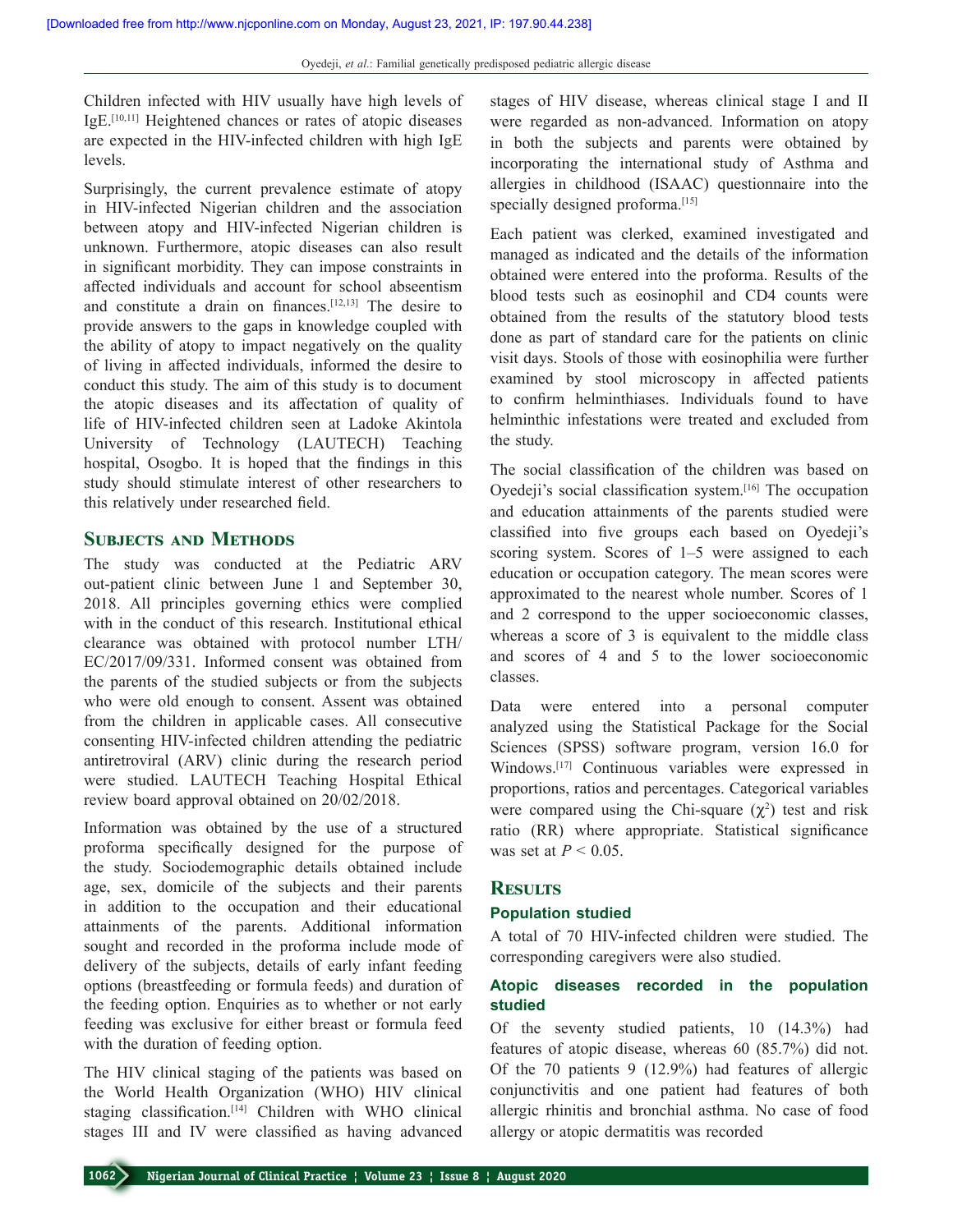Oyedeji, *et al*.: Familial genetically predisposed pediatric allergic disease

#### **Parental atopic disease**

Three fathers had atopic diseases. Two (2.9%) had allergic rhinitis and the remaining 1 (1.4%) with atopic dermatitis. The 2 (2.9%) mothers with atopy had allergic conjunctivitis. Both mothers with atopic diseases were married to husbands with atopy, thus making the number of parents with atopy 3.

## **Age and sex distribution of the children with atopic disease**

The age range of the children studied was between 2 and 17.0 years with a mean of  $9.73 \pm 3.92$ . There was a slight female preponderance with 36 (51.4%) girls and 34 (48.6%) boys, giving a female to male ratio of 1.05: 1.0. Of the 13 children aged less than 5 years 1 (7.7%) had atopic diseases, whereas 2 (7.7%) of the 26 children aged between 6 and 10 years and 6 (23.1%) of the 26 children aged between 11 and 15 children had atopic disease manifestation. One (20.0%) of the 5 children aged above 16 years had atopic disease. The age and sex distribution of the children studied are shown in Table 1.

Of the 34 boys studied 8 had atopic disease, whereas 2 of the 36 girl studied had atopic symptoms. This

| Table 1: Sociodemographic and clinical characteristics of |  |
|-----------------------------------------------------------|--|
| the patient studied                                       |  |

| Age and sex distribution                             |                |               |  |  |  |
|------------------------------------------------------|----------------|---------------|--|--|--|
|                                                      | <b>Male</b>    | <b>Female</b> |  |  |  |
| $>1$ month-5 years                                   | 7              | 6             |  |  |  |
| $> 5$ years-10 years                                 | 10             | 16            |  |  |  |
| $>10-15$ years                                       | 15             | 11            |  |  |  |
| $>15-18$ years                                       | $\mathfrak{D}$ | 3             |  |  |  |
| Age groups and children with atopy in each age group |                |               |  |  |  |
| $>1$ month-5 years                                   | 13             | $1(7.7\%)$    |  |  |  |
| $> 5$ years-10 years                                 | 26             | $2(7.7\%)$    |  |  |  |
| $>10-15$ years                                       | 26             | $6(23.1\%)$   |  |  |  |
| $>15 - 18$ years                                     | 5              | $(20.0\%)$    |  |  |  |

difference was statistically significant  $\chi^2$  = 4.613  $P = 0.03$  RR = 0.19

 $95\% \text{ CI} = 0.04 - 0.98$ 

## **Age distribution of the parents**

The ages of the fathers ranged from 30 to 72 years with a mean of  $48.0 \pm 9.8$ . Ten of the fathers were aged between 30 and 40 years, whereas 40 were aged between 41 and 50 years, 16 between 51 and 60 years and 4 between the ages 61 and 76 years. The mothers' ages ranged from 25-58 with a mean of  $39.81 \pm 6.45$  years. Seven mothers were aged between 25 and 30 years, 34 were aged between 31 and 40 years, 27 were aged 41–50 years and 2 between 51 and 58 years.

# **Occupation and educational attainments of the parent**

Most of the parents were junior public servants and this group constituted more than a third of the working class occupation. More than half of the parents had at least completed secondary school education. All fathers had some formal education, whereas only one mother did not attend school at all. The details of the occupation and educational attainments of the parents are shown in Table 2.

#### **Relationship between social class and atopy**

Most of the children studied were from social class II. There were 11, 36, 20, and 3 children from social classes I, II, III, and IV, respectively. There were no children in social class V. Of the 11 children in Social class I, 2 (18.2) had atopic diseases, whereas 3 (8.3%) of the 36 children in social class II had atopy, 4 (20.0%) of the 20 children in social class III had atopic disease and 1 (33.3%) of the 3 children in social class IV had atopic disease.

## **Mode of acquisition of HIV and delivery**

Mode of acquisition of HIV was presumed to be vertical in  $64$   $(91.4\%)$  and horizontal in 6  $(8.6\%)$ . The six

| Table 2: Educational attainments and occupation of parents                          |                          |                          |                                                                                       |                          |                          |
|-------------------------------------------------------------------------------------|--------------------------|--------------------------|---------------------------------------------------------------------------------------|--------------------------|--------------------------|
| Occupation                                                                          | <b>Fathers</b><br>$n=70$ | <b>Mothers</b><br>$n=70$ | <b>Education</b>                                                                      | <b>Fathers</b><br>$n=70$ | <b>Mothers</b><br>$n=70$ |
| Senior public servants, professionals,<br>managers, contractors and<br>businessmen  | $3(4.3\%)$               | $4(5.7\%)$               | University and postgraduate certificate<br>equivalent                                 | $19(27.1\%)$             | $9(12.9\%)$              |
| Intermediate grade public servants<br>and senior school teachers and<br>equivalents | $6(8.6\%)$               | $5(7.1\%)$               | Higher and Ordinary National<br>diploma, completed school of nursing<br>equivalents   | $12(7.1\%)$              | $14(20.0\%)$             |
| Junior public servants, junior school<br>teachers, drivers and artisans             | $34(48.6\%)$             | 38 (54.3%)               | Secondary school completed,<br>technical and teacher training school s<br>equivalents | $29(41.4\%)$             | $29(41.4\%)$             |
| Petty traders, laborers, messengers<br>and similar grades                           | $27(38.6\%)$             | $20(28.6\%)$             | Primary school completed equivalents                                                  | $10(14.3\%)$             | $17(24.3\%)$             |
| The unemployed, students and<br>subsistence farmers                                 | $\theta$                 | $3(4.3\%)$               | No formal school attended                                                             | $\Omega$                 | $1(1.4\%)$               |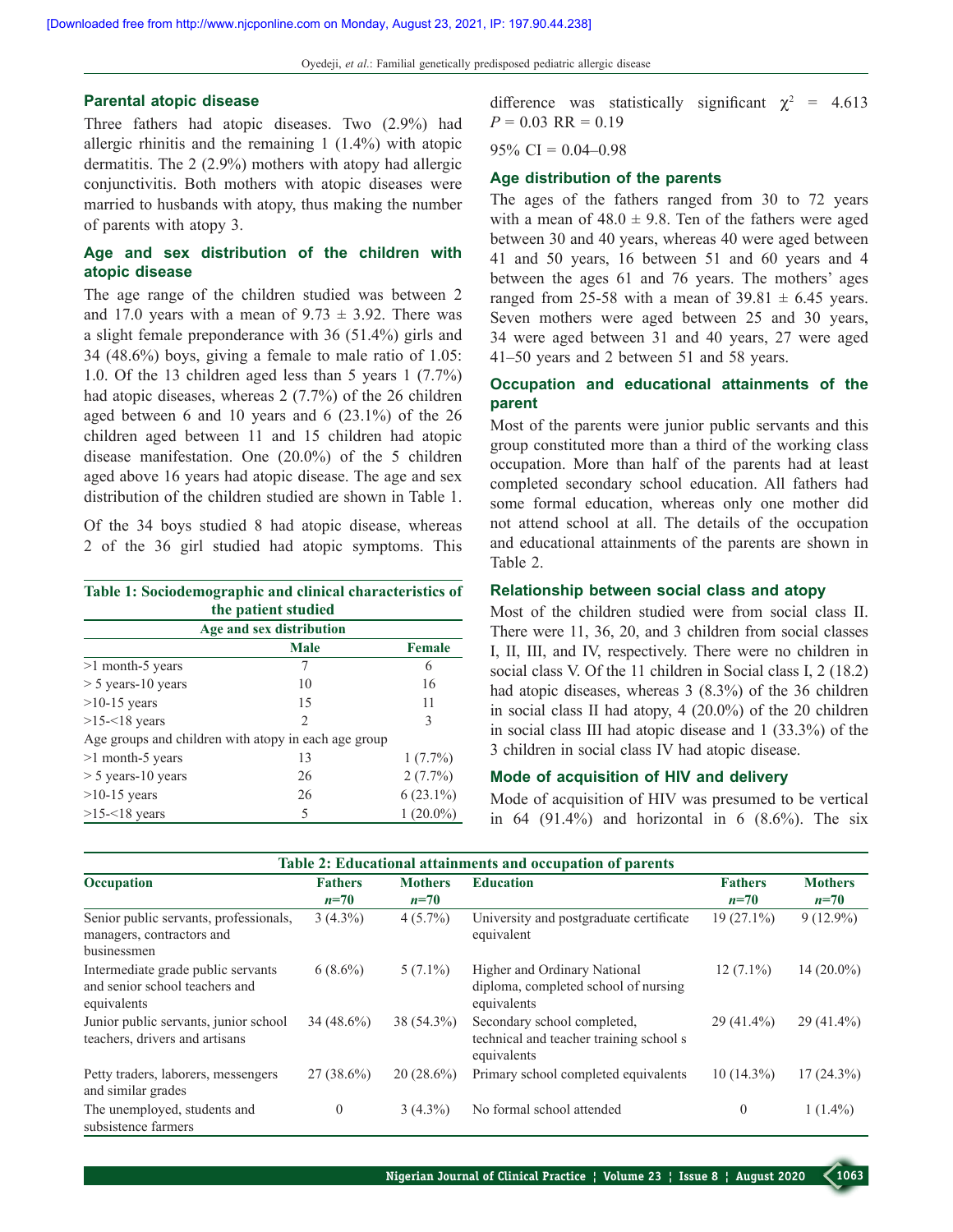children who got infected horizontally all gave a history of receiving unscreened red blood cell transfusion.

Five of the children studied were delivered by caesarean section and the remaining 65 was by normal vaginal delivery. Of the five patients delivered by caesarean section, two had atopic manifestations, and three did not; while of the 65 born by normal vaginal delivery 8 had atopic disease manifestation and 57 did not. The association between mode of delivery and presence or absence of atopic manifestation was not significant ( $\chi^2 = 2.91$ ,  $P = 0.09$  RR = 0.31  $CI = 0.11 - 1.99$  [95%]).

# **WHO Clinical staging of HIV of the children studied**

World Health organization HIV clinical staging of the children showed that most of the children had non-advanced HIV disease. Of the 70 studied 11 (15.7%) had Stage I disease, 49 (70.0%) had stage II disease, 8 (11.4%) had stage III disease, and 2 (2.9%) had stage 4 disease or AIDS. Thus, 60 had non advanced HIV disease and 10 advanced HIV disease.

Of the 70 patients studied, atopic disease manifestation was not seen among children with advanced disease and all patients with atopy were identified in WHO classes stages I and II. Details of this association are seen in Table 3.

## **Early infant feeding**

Of the 70 studied patients, 59 (84.3%) were breast fed exclusively for the first 4–6 months, whereas 11 (15.7%) received formula feeds. Of the total 70 studied, 11 were fed on infant formula, 8 (11.4%) of the children fed on formula from birth to 3 months, whereas 2 (2.8%) were fed on formula for 4 months and the remaining 1 (1.4%) child was fed with infant

formula for 6 months. There was no case of pre-lacteal feeding with infant formula.

# **Association between early infant feeding and atopy**

Among the 60 children with absence of atopic features, 50 were exclusively breastfed and 10 were exclusively fed with infant formula. Of the 10 children with atopy, 9 were exclusively breastfed, whereas the remainder one fed exclusively on infant formula feeds. The differences across both groups is not significant ( $\chi^2$  = 0.288,  $P = 0.59$ .

## **Association between patient allergy and Parental atopy**

Three parents had atopy among the 10 children identified with atopy. No atopy was recorded among all the parents of the 60 children without atopy. This association between child and parental atopy is statistically significant ( $\chi^2$  = 18.81, *P* < 0.01).

#### **Provoking factors for atopy**

The provoking factors for allergy could not be elicited in all the children, as the specific allergens needed for testing were not available.

#### **Effect of atopy on quality of life**

Of the 10 children with atopy, three complained that the atopy constitute a psychological disturbance to their health as a result of the recurrent nasal and eye itchiness, whereas two complained of cosmetic embarrassment as a result of eye discoloration and itchy nose and the remaining one person of the cost of care affecting the financing of the patient and care giver.

## **Mean CD4 count and eosinophil of patients with and without atopy**

The 10 patients with atopic symptoms had a mean CD4 count of 543.2 cells/ $\mu$ L, whereas those without

**Table 3: Association between atopic diseases in HIV-infected patient and HIV clinical staging, gender, parental atopic disease and infant feeding**

|                                                       |                                                                   |                           | $_{\rm RR}$ | $\gamma^2$ | $\boldsymbol{P}$ | 95% CI        |
|-------------------------------------------------------|-------------------------------------------------------------------|---------------------------|-------------|------------|------------------|---------------|
| HIV staging and atopic diseases                       |                                                                   |                           |             |            |                  |               |
|                                                       | Presence of atopy symptoms                                        | Absence of atopy symptoms |             |            |                  |               |
| Stages I & II                                         | 10                                                                | 50                        | 0.00        | 1.94       | 0.16             | $00-0.00$     |
| Stages III & IV                                       | $\theta$                                                          | 10                        |             |            |                  |               |
| Gender and atopic disease                             |                                                                   |                           |             |            |                  |               |
| <b>Boys</b>                                           | 8                                                                 | 26                        | 4.24        | 4.61       | 0.03             | 0.92-28.39    |
| Girls                                                 | $\mathfrak{D}$                                                    | 34                        |             |            |                  |               |
|                                                       | Association between eosinophilia and atopic disease manifestation |                           |             |            |                  |               |
| Eosinophilia present                                  | 10                                                                | 51                        | 0.82        | 1.72       | 0.19             | $0.75 - 0.93$ |
| Normal eosinophil count                               | $\theta$                                                          | 9                         |             |            |                  |               |
| Association between parental and child atopic disease |                                                                   |                           |             |            |                  |               |
| Presence of parental atopy                            | 3                                                                 | 60                        | 0.05        | $39.21*$   | < 0.01           | $0.05 - 0.15$ |
| No parental atopy                                     |                                                                   | $\theta$                  |             |            |                  |               |

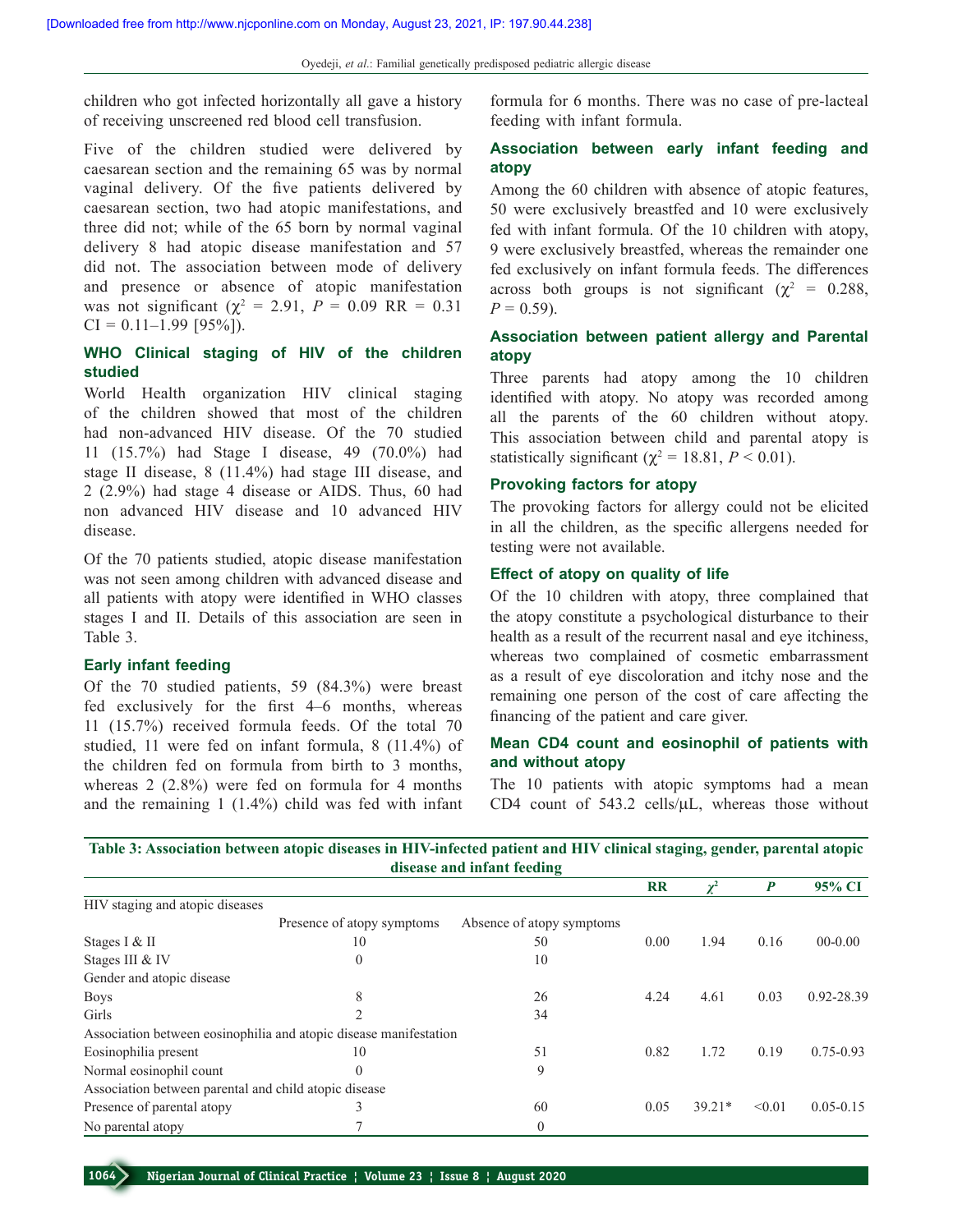atopy had a mean count 679.0 cells/µL. The mean eosinophil percentage among children with atopy was  $14.26\% \pm 6.77\%$  and  $12.07\% \pm 8.32\%$ . Eosinophilia was regarded as an eosinophil count equal to or greater the 1500 cells/ml or differential eosinophil percentage >7%. Of the 70 patients studied 61 had eosinophilia, whereas 9 had a normal eosinophil count. The association between eosinophil count and atopic diseases in the patients studied is shown in Table 3.

## **Discussion**

This study's finding of 14.3% prevalence of atopic diseases in HIV‑infected subjects is similar to the South African prevalence of 10%. However, disparities were recorded in the estimates and types of atopies identified for the South African study which reported prevalence rates above 60% for both allergic rhinitis and atopic eczema.[11] Thus, this study suggests that allergic rhinitis is less common in our setting. Atopic dermatitis and food allergies were also not discovered in this study. Perhaps our exposure to food and other precipitants of allergy is lessened by our rather conservative habits. The prevalence of 65% obtained for allergies in the study conducted at Brazil is however much higher than what was obtained in this study.<sup>[8]</sup> The disparities in estimates in this and both South African and Brazilian studies may be due to racial and geographical location differences.

Previous reports on atopies in Nigerian children suggest that allergic rhinitis and atopic eczema are uncommon in the general population. They record estimates ranging between 5.12%–8.6% in studies conducted in the last decade.[18,19] Bronchial asthma and allergic conjunctivitis were reported more commonly with prevalence estimates of 12.5% and 18.2%, respectively.[20,21] However, there are no available reports on food allergies in Nigerian children and a previous report has expressed a concern for the need for comprehensive data and study on food allergy<sup>[22]</sup>

The mean age in this study population was high and differed from previous studies,<sup>[8,11]</sup> where the maximum age studied was 12 years compared with 7 years in this study. The male predilection for atopy in the present case series was also not consistent with previous reports. The study conducted in Brazil included only subjects matched for age and sex, so that age and gender-based comparisons with this study would not be appropriate because of the differences in subject recruitment.

The pattern of atopies discovered in the present appears to be consistent with those obtained in the general population from previous reports, with the exception that no case of atopic dermatitis was documented in this report.[18‑22] Perhaps the absence of atopic dermatitis may have to do with the small sample size. Another

hypothesis for the absence of atopic dermatitis in this study series may have to do with the immune suppression effect of the HIV, resulting in the inability of the subjects to express immune response to allergens responsible for eczema, among those genetically predisposed. Thus, HIV may have down played the expression of allergy in the skin probably in a similar fashion in which it gives rise to anergy to Tuberculoprotein skin sensitivity tests.[23]

Other factors that may be responsible for lower prevalence estimates of atopy among the studied group of HIV‑infected patients may have to do with the lower rate of parental atopy. Parental atopy has been established to be predictive of atopy in offsprings.<sup>[24,25]</sup> The choice of early feeding may also have been contributory to the low prevalence of atopy obtained in the present case series as most of the mothers in this study practiced exclusive breastfeeding. The current treatment guideline for management of HIV‑infected Nigerian children encourages exclusive breastfeeding for the first 4–6 months when and if possible in order to reduce mother to child transmission of HIV in infected mothers.[26] This recommendation does appear to be positively associated with the low prevalence of atopic diseases and should be encouraged.

There was no social class predilection for atopy in the present case series indicating that parental occupation and education probably did not have any association with development of atopy. However, atopies were more common among children without advanced HIV disease, although this association did not reach significant proportions. This finding is not unexpected as children without advanced disease are likely to mount stronger immune responses to allergens. However, the lower mean CD4 counts recorded in the nonadvanced HIV disease class is not consistent with the natural history.

Eosinophilia was more common among the HIV‑infected children with atopy in the present case series; however, this finding did not reach statistically significance proportions. Eosinophilia is one of the hematological responses to allergy and this finding was consistent with other reports.<sup>[8,27]</sup> Specific conditions associated with eosinophilia in previous studies include atopic dermatitis, prurigo nodularis, eosinophilic folliculitis, parasitic infection, malignancy, allergy and adrenal insufficiency.[8,9,28]

A third of the children with atopies opined that the disease condition affected their quality of life. The cosmetic embarrassment resulting from brownish pigmented sclera, dyspigmentation from allergic conjunctivitis and the recurrent need to rub the eyes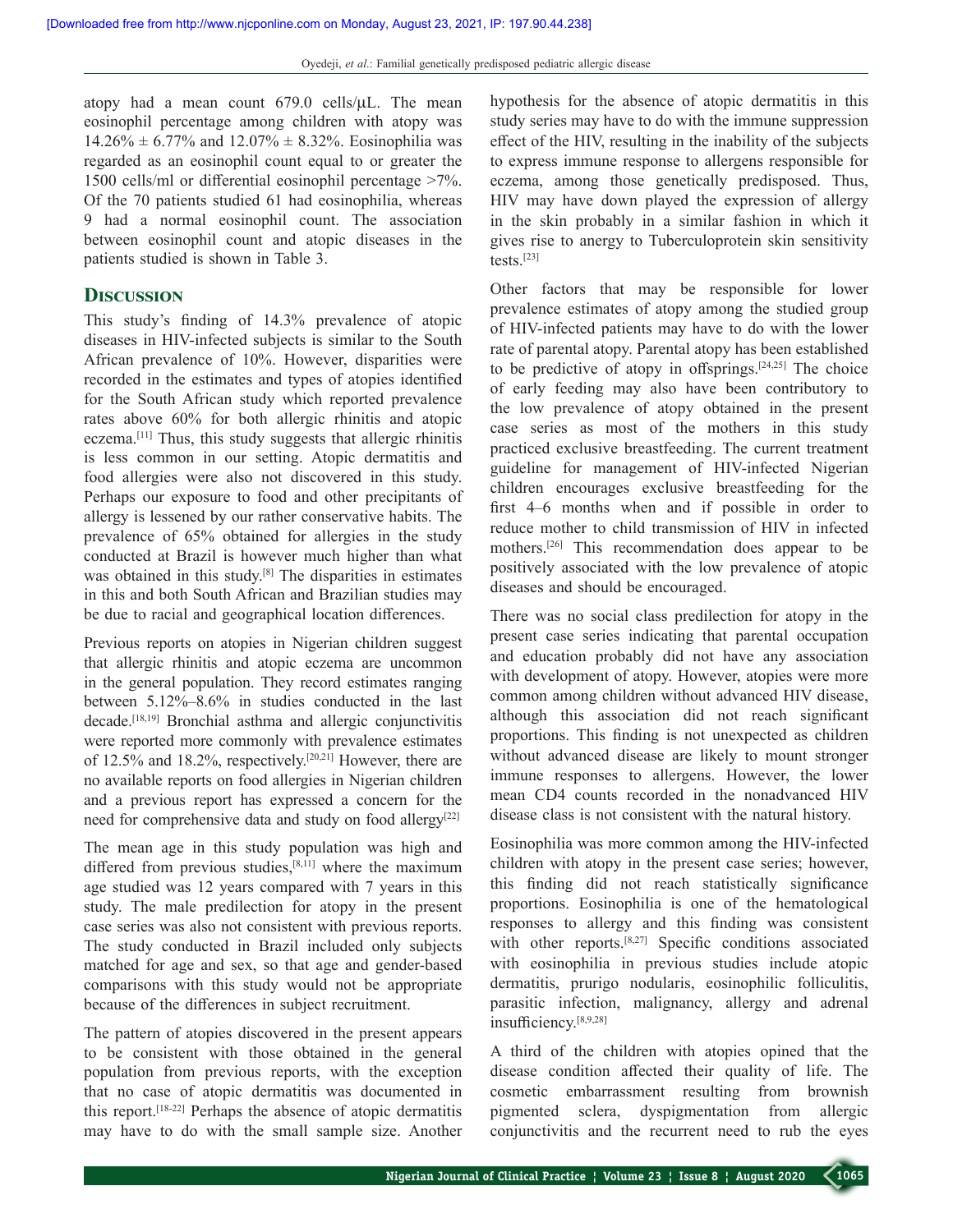or noses following itching affected their psychological outlook. Previous reports show that children with allergic conjunctivitis may suffer additional eye problems which may impact negatively on their finances. Furthermore, both allergic conjunctivitis and rhinitis can affect school attendance and performance either as a result of the disease or its treatment.[29,30]

## **Limitations**

This study is a hospital-based study and furthermore the sample size was small. Thus the findings in this study may not be reflective of the general prevalence and pattern of atopies among HIV‑infected Nigerian children.

#### **Conclusion**

It is concluded that atopic diseases in HIV-infected children are not uncommon and they are significantly associated with the male gender and presence of allergies in parents. Atopies are more commonly associated with eosinophilia, normal or high CD4 and non‑advanced HIV clinical stages. Affected patients can suffer psychologically from cosmetic embarrassment and the disease can serve as a drain on their finances from the point of view of paying for care or treatment and drugs.

#### **Declaration of patient  consent**

The authors certify that they have obtained all appropriate patient consent forms. In the form the patient(s) has/have given his/her/their consent for his/her/their images and other clinical information to be reported in the journal. The patients understand that their names and initials will not be published and due efforts will be made to conceal their identity, but anonymity cannot be guaranteed.

#### **Acknowledgement**

The contributions of Prof. Emmanuel at conception, statistical analysis, write up, and review are gratefully acknowledged. My appreciation also goes to Prof G.A Oyedeji emeritus for helping with the review of this manuscript.

#### **Financial support and sponsorship**

Nil.

## **Conflicts of interest**

There are no conflicts of interest.

# **References**

- 1. Brown B, Oladokun RE, Odaibo GN, Olaleye DO, Osinusi K. Kanki, P. Clinical and immunological profile of pediatric HIV infection in Ibadan, Nigeria. J Int Assoc Physicians AIDS Care 2011;10:49‑53.
- 2. Singh P, Hemal A, Agarwal S, Kumar D. Cardiac manifestations in HIV infected children. Indian J Pediatr 2015;82:230-4.
- 3. Endayehu Y, Mekasha A, Daba F. The pattern of mucocutaneous disorders in HIV infected children attending care and treatment

in Tikur Anbesa specialized hospital, Addis Ababa, Ethiopia. BMC Dermatol 2013;13:12.

- 4. Fredrick F, Francis JM, Ruggajo PJ, Maro EE. Renal abnormalities among HIV infected children at Muhimbili National Hospital (MNH)‑Dar es Salaam, Tanzania. BMC Nephrol 2016;17:30.
- 5. Linhar LS, Traebert J, Galato D, da Silva RM, Schuelter‑Trevisol F, Rovaris NS, *et al*. Allergic diseases in subjects under 18 years living with HIV. Allergy Asthma Clin Immunol 2014;10:35.
- 6. Potter PC, Warner JO. Pawankar R. Recommendations for competency in allergy training for undergraduates qualifying as medical practitioner: A position paper of the World Allergy organization. World Allergy Org 2009;2:150-4.
- 7. El‑Gamal YM, Hossny EM, El‑Sayed ZA, Reda SM. Allergy and immunology in Africa: Challenges and unmet needs. J Allergy Clin Immnnol 2017;140:1240‑3.
- 8. Cruz CR, Carvalho VO, Santos RV, Tahan TT, Rossoni AM, Lima HC. Laboratorial atopy markers in children with human immunodeficiency virus. Mem Inst Oswaldo Cruz 2010;105:293‑8.
- 9. Da Silva L, Kweku Sagoe Amoah S, Da Silva J. Relationship between atopy, allergic diseases and total serum IgE levels among HIV‑infected children. Eur Ann Allergy Clin Immunol 2013;45:155‑9.
- 10. Bowser CS, Kaye J, Joks RO, Charlot CA, Moallem HJ. IgE and atopy in perinatally HIV‑infected children. Pediatr Allergy Immunol 2007;18:298‑303.
- 11. Masekela R, Moodley T, Mahlaba N, Wittenberg DF, Becker P, Kitchin O, *et al*. Atopy in HIV‑infected children in Pretoria. S Afr Med J 2009;99:822‑5.
- 12. Mbugi EV, Chilongola JO. Allergic disorders in Africa and Africans: Is it primarily a priority? World Allergy Organ J 2010;3:175‑81.
- 13. Potter PC. Inaugural lecture: Allergy in Southern Africa. Curr Allergy Clin Immunol 2009;22:156‑61.
- 14. WHO. Interim WHO clinical staging of HIV/AIDS and HIV/ AIDS case definition for surveillance. African Region. Available from: https://www.who.int/hiv/pub/guidelines/clinicalstaging.pdf. [Last accessed on 2019 May 23].
- 15. International Studies on Asthma and Allergies in Childhood (Phase 3 Manual). Auckland, New Zealand: ISAAC International Data Center; 2000. Available from: http://isaac. auckland.ac.nz. [Last accessed 2019 Jul 07].
- 16. Oyedeji GA. Socioeconomic and cultural background of hospitalized children in Ilesa. Nig J Pediatr 1985;12:111-7.
- 17. SPSS Inc. Released 2007. SPSS for Windows, Version 16.0. Chicago, SPSS Inc. Available from: https://www.ibm.com/ support/pages/how-cite-ibm-spss-statistics-or-earlier-versionsspss. [Last accessed on 2020 Jul 18].
- 18. Adegbiji WA, Olajide GT, Olubi O, Olajuyin AO, Aluko AA, Olatoke F. Otorhinolaryngological manifestation of allergy in South Western Nigerian children. J Allergy Ther 2018;9:279. doi: 10.4172/21556121.1000279.
- 19. Nnoruka EN. Current epidemiology of atopic dermatitis in south-eastern Nigeria. Int J Dermatol 2004;43:739-44.
- 20. Akhiwu HO, Asani MO, Johnson AB, Ibrahim M. Epidemiology of pediatric asthma in a Nigerian population. J Health Res Rev 2017;4:130‑6.
- 21. Duke RE, Odey F, De Smedt S. Vernal Keratoconjunctivitis in public primary school children in Nigeria: Prevalence and nomenclature. Epidemiology Research International 2016;2016:6. Article ID 9854062.